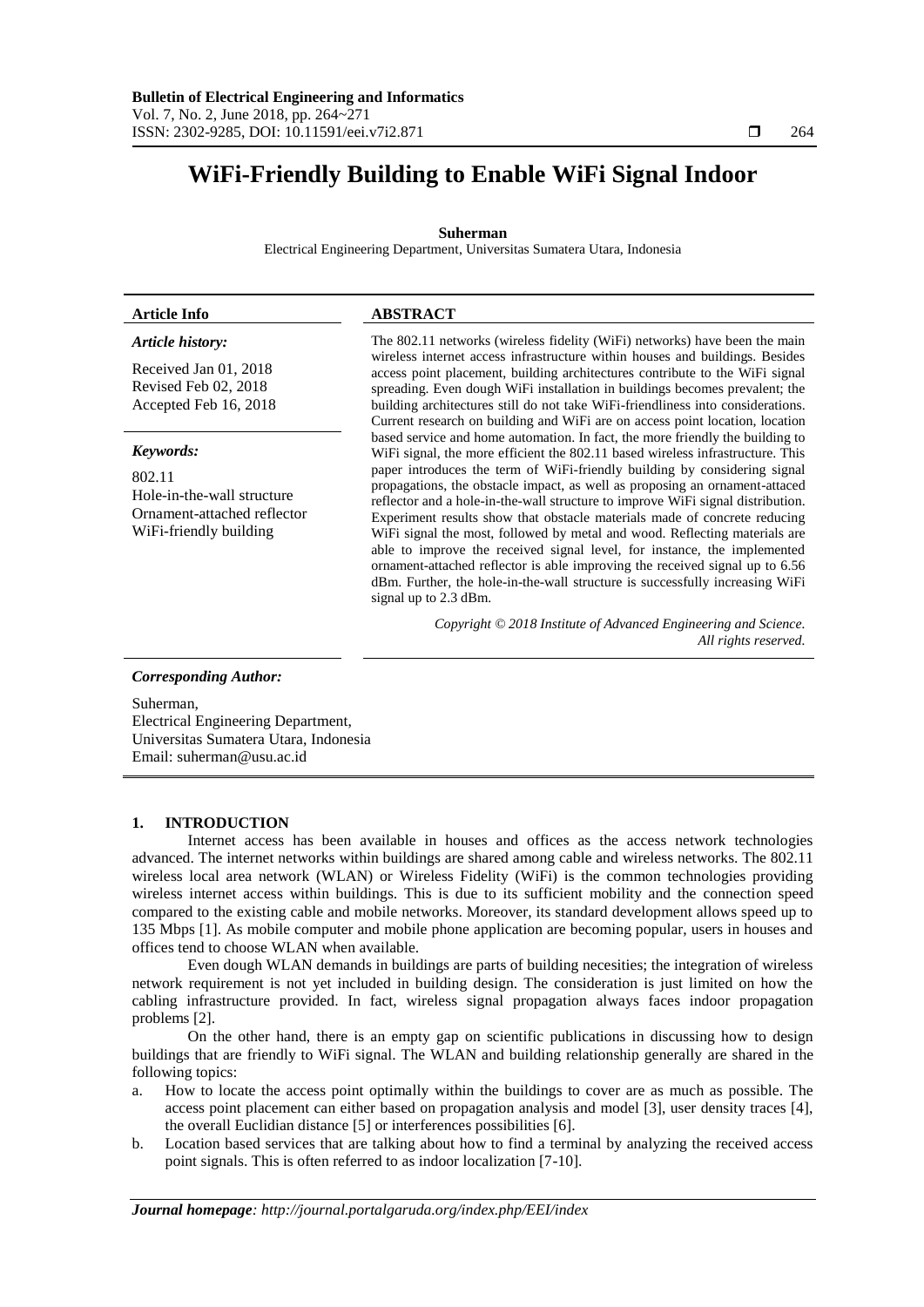#### c. Home automation services using internet connections [11].

Meanwhile, materials used in buildings mostly absorb WiFi signal that make the access point placement inefficient as the transmitted signal blocked, absorbed, dispersed or reflected back by the wall and building structures. Isolative materials, such as concrete absorb and disperse the WiFi signal, while conductive materials such as metal reflect WiFi signal. The characteristics of those materials are approximated by using conductivity and complex permittivity parameter. The more conductive materials, the more reflective to radio signals. The more permittive a material, the more absorbing to radio signals. Table 1 shows the examples of permittivity and conductivity of some materials exist on buildings.

| Table 1. Permittivity and Conductivity of Some Material [12] |                              |                      |                 |
|--------------------------------------------------------------|------------------------------|----------------------|-----------------|
| Material.                                                    | <b>Relative Permittivity</b> | Conductivity $(S/m)$ | Frequency (GHz) |
| Concrete                                                     | 5.31                         | 0.0326               | $1 - 100$       |
| <b>Brick</b>                                                 | 3.75                         | 0.038                | $1 - 10$        |
| Plaster board                                                | 2.94                         | 0.0116               | $1 - 100$       |
| Wood                                                         | 1.99                         | 0.0047               | $0.001 - 100$   |
| Glass                                                        | 6.27                         | 0.0043               | $0.1 - 100$     |
| Ceiling board                                                | 1.50                         | 0.0005               | $1 - 100$       |
| Metal                                                        |                              | 10                   | $1 - 100$       |

Indoor propagations as the main problems for WiFi networks have been studied and modeled in some mathematical expressions. Deterministic model relies only on mathematical expressions, such as free space loss model, log distance path loss model, and log normal shadowing model. A more sophisticated model uses a complex approach such as impulse response [13] and statistic dispersion [14]. The modeling is performed only for a specific frequency band.

This paper introduces the term of WiFi-friendly building by reminding that the building structure is the major challenge on indoor signal propagation, mainly about signal losses caused by the obstacles. This paper also introduces that the properties within the buildings may assist signal spreadings so that building is friendlier to WiFi signal. At the end of this paper, a simple though-hole application on the wall is examined to increase WiFi signal in other wall side.

# **2. RESEARCH METHOD**

In order to introduce the needs of WiFi-friendly building, research methods are designed to show that:

- a. obstacles reduce WiFi signal
- b. reflector on certain positions increases the received signal
- c. reflector can be inserted in building properties or ornaments
- d. A small hole-in-the-wall structure may reduce the impact of signal blocking.

#### **2.1. The Obstacle Impact**

In order to show the obstacle impact to WiFi signal propagation, a measurement device is assemblied by using ESP8266. ESP8266 is a system on a chip (SOC) integrated circuit that can work as an access point as well as a client of the 802.11 network. ESP8266 can work either with microcontroller or stand alone. In order to examine the impact of obstacle to WiFi signal, an experiement is set up as shown in Figure 1a. Figure 1b is for assessing the impact of the reflector on the received signal.



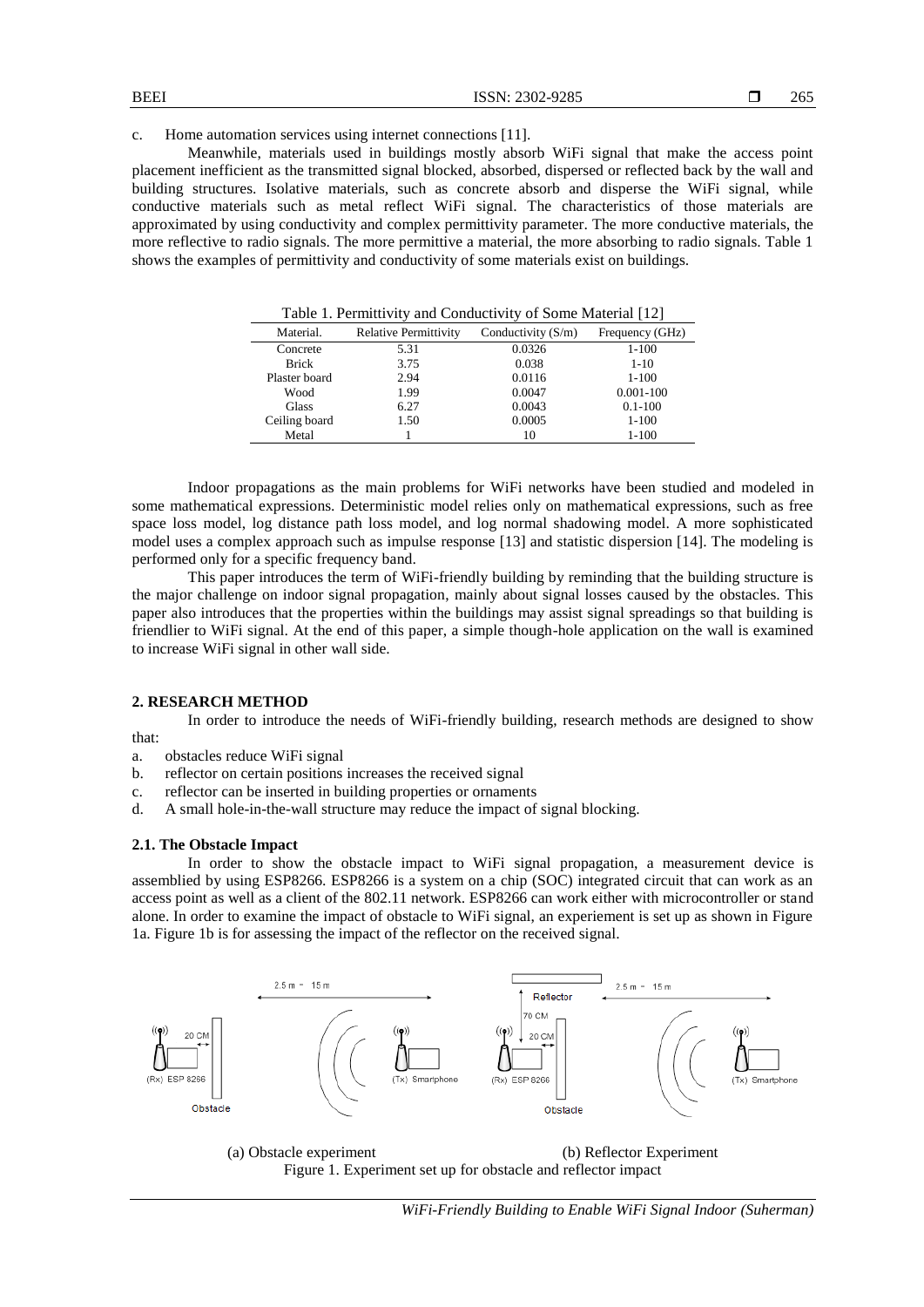A smart phone is turned on to broadcast WiFi signal that will be blocked by an obstacle, separated by 2.5 m to 15 m from a smart phone and 20 cm from the receiver. WEMOS D1 ESP8266-E12 is applied as a WiFi signal receptor. Obstacles are made of concrete, wood and metal, while reflector is metal. Samples of the obstacles are shown in Figure 2.



(a) Concrete (b) Metal (c) Wood Figure 2. Sample of the obstacle materials

# **2.2. An Ornament-attaced Reflector**

Properties within the building such as painting, foto frames and statue can be used as signal spreaders, rather than obstacles. As an example, this paper utilizes a painting frame mounted in the wall as the reflector. An aluminium sheet is attached behind the painting. This ornament-attached reflector is employed to increase WiFi signal on the second floor. The access point is placed on the first floor. Figure 3 shows the sketch of the experiment. There are three points for the reflector positioning: position 1, position 2 and position 3.



Figure 3. Sample of the obstacle materials

# **2.3. A hole-in-the-wall Structure**

Building wall is the main obstacle within the building. Some rooms are isolated from WiFi signal as there is no way signal getting trhough. In this case, a hole-in-the-wall structure is designed to help signal passing through the wall. Figure 4 shows the designed structure.



Aluminium Tube

Figure 4. A hole-in-the-wall structure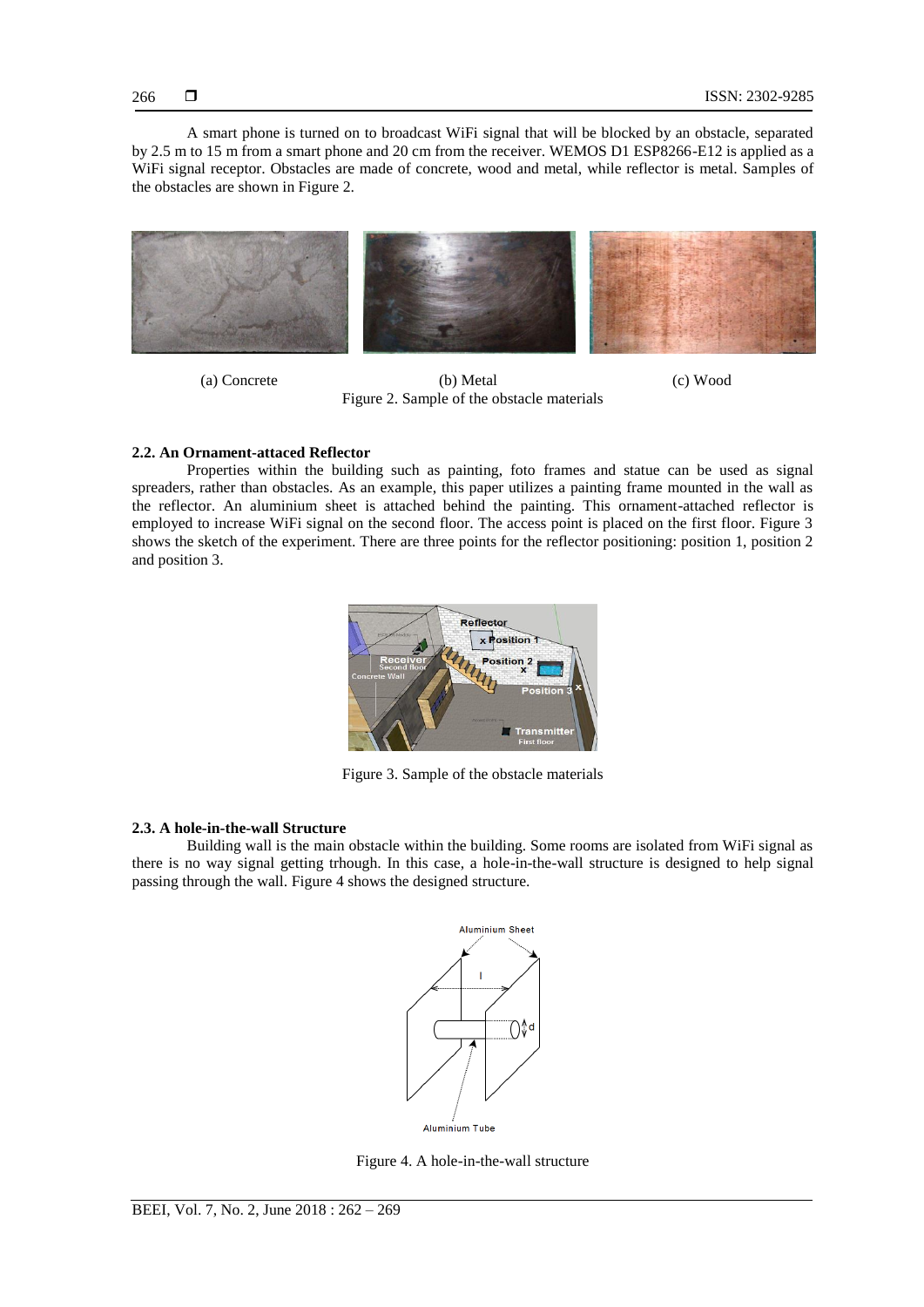The hole is made of an aluminium tube with diameter *d* and length *l*, attached to two aluminium sheets. This structure is embedded to the wall so that concrete filled the area between the two aluminium sheets. The hole is expected to pass WiFi signal. An experiment is set to measure the impact of the hole-inthe-wall structure as shown in Figure 5.



Figure 5. A hole-in-the-wall experiment

# **3. RESULTS AND ANALYSIS**

# **3.1. Obstacle Impact to WiFi Signal**

The results of experiment on Figure 1 are shown in Figure 6. Data shown in Figure 6 is based on the average of 30 times measurements. The average signal level decreases as distance between transmitter and receiver increases. The concrete obstacle absorbs signal the most which lead to the average received signal level of - 66.27 dBm. Metal is following by producing received signal level of -64.23 dBm. Wood is the less absorbing material, the average received signal is - 58.9 dBm.



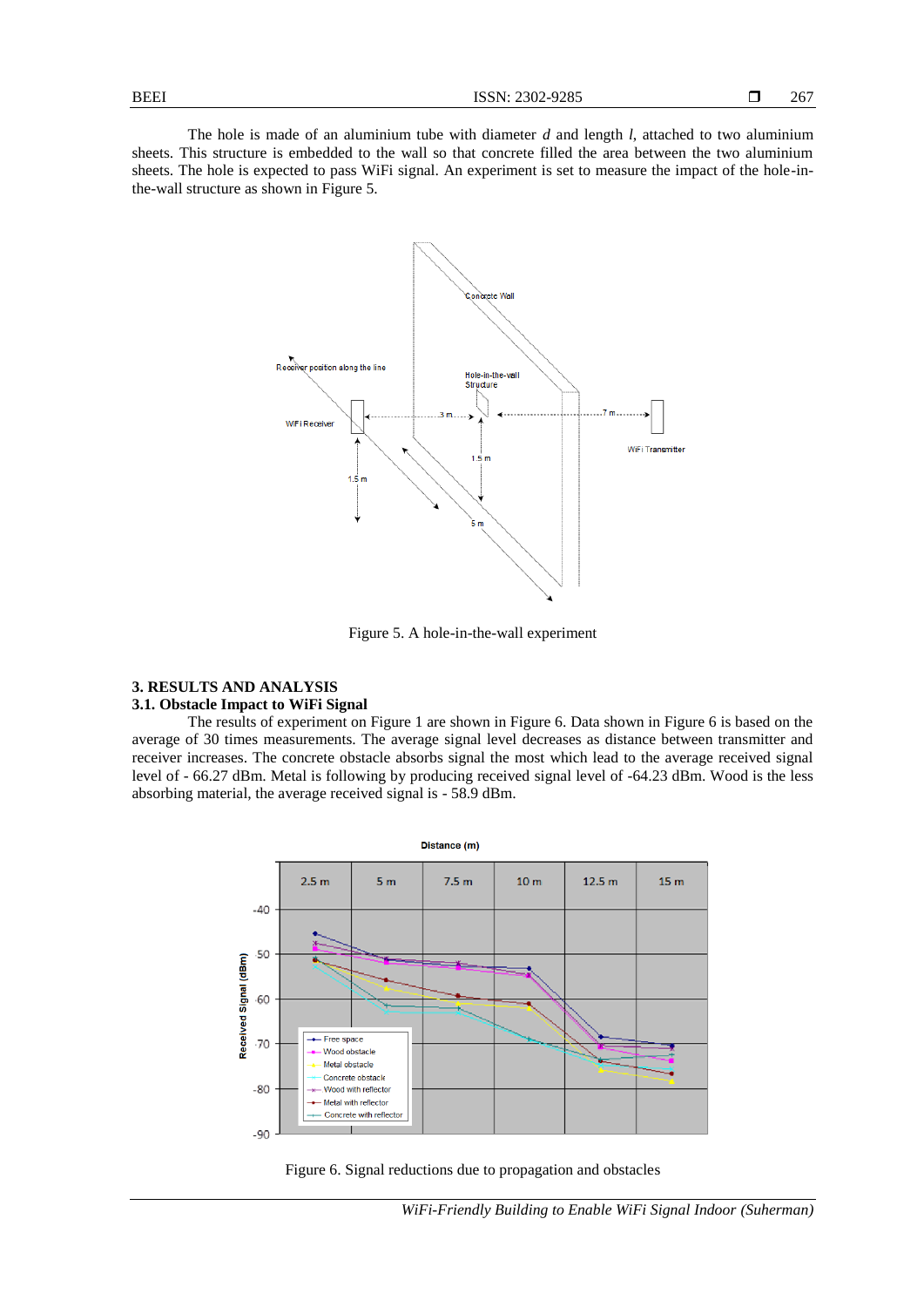# **3.2. Reflector Impact to WiFi Signal**

A metal reflector placement as depicted in Figure 1b has been successfully reduce the signal absorption and increase received signal level. Signal level increases 1.14 dBm in average. The received signal for concrete obstacle is -64.74 dBm, metal obstacle is -63.27 dBm and wood obstacle is -58.17 dBm. The plots are also shown in Figure 6.

# **3.3. Impact of Ornament-attached Reflector**

Figure 7 shows the exact locations of the ornament-attached reflector and the results are plotted in Figure 8.









Position 3 Figure 7. Reflector position

The concrete wall blocks the received signal on the second floor. The only way signal gets through is by reflection through the door. Without additional reflector, the average received signal on the second floor is -68.69 dBm. By transforming the painting frame on the wall to be a reflector causes increments of received signals. There are 4.03 dBm increments in average. Reflector in position 1 increases 3.39 dBm, position 2 increases 6.56 dBm and position 3 increases 2.14 dBm. Position 2 results the best increment. These increments are plotted in Figure 8.



Figure 8.Signal reductions due to propagation and obstacle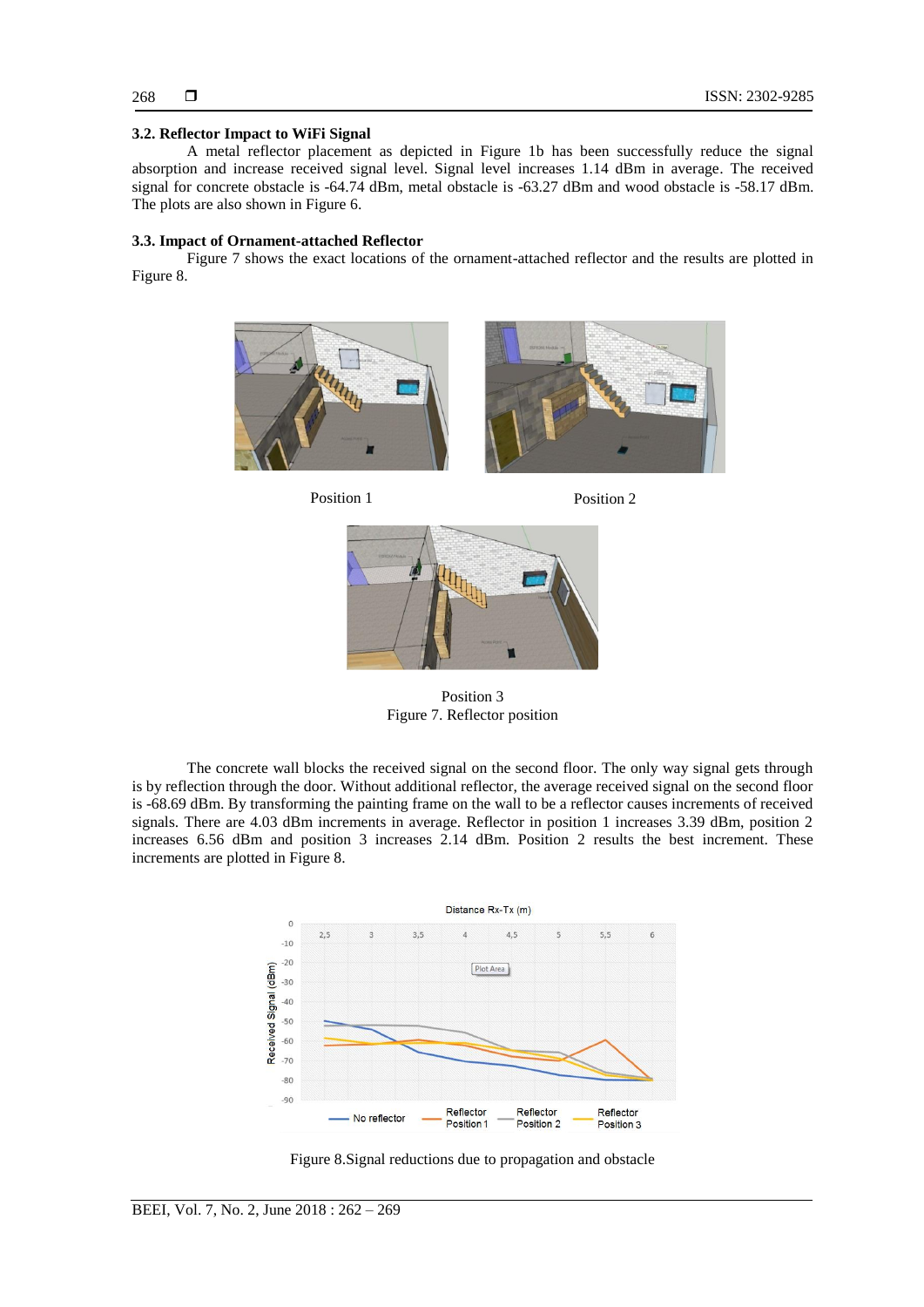| The increment on received signal can be approximated by using the propagation model, for instant,                     |
|-----------------------------------------------------------------------------------------------------------------------|
| the ITU-R model, where the losses occurred between the access point and the receiver can be calculated                |
| directly by using Equation 1, with d be distance, n is number of floor and $L_f$ is losses factor, and $L_f$ is floor |
| losses $[12]$ .                                                                                                       |

$$
L_{ITU-R} = 20log_{10}f + N.log_{10}d + L_f(n) - 28
$$
\n(1)

If the transmitted power of access point known, then the effective isotropic radiated power (EIRP)

$$
EIRP = power transmitted (AP) - cable loss + GTx
$$
 (2)

And the received signal strength indication (RSSI) in receiver is:

$$
RSSIno-reflector = EIRP - path loss + GRx - LRx
$$
\n(3)

This RSSI no-reflector is the received power without reflector. In order to calculated the RSSI with-reflector the power increment should be calculated by considering losses from transmitter to reflector. The losses as the link is direct can be calculated using free space loss formula:

$$
L_{FSL} = 20\log_{10}f + N.\log_{10}d + 92.45\tag{4}
$$

The reflected power,  $P_0^r$  is calculated by using the following formula

$$
P_0^r = \Gamma P_0^I \tag{5}
$$

Since the first medium is air and the second one is aluminium, then:

$$
n_1 = \sqrt{\frac{\mu_1}{\epsilon_1}} = \sqrt{\frac{1.26 \times 10^{-6}}{8.85 \times 10^{-12}}} = 126.83
$$
  

$$
n_2 = \sqrt{\frac{\mu_2}{\epsilon_2}} = \sqrt{\frac{1.256 \times 10^{-6}}{1.115 \times 10^{-9}}} = 33.56
$$

$$
\Gamma = \frac{E_0^r}{E_0^l} = \frac{P_0^r}{P_0^l} = \frac{n_1 + n_2}{n_1 - n_2} = 1.71
$$

If it is assumed that the reflected power directed to the receiver, then the power increment or *RSSIincremen*<sup>t</sup> is:

$$
RSSI_{increment} = Prec = P_0^I - Loss_{ref-rec}
$$
\n
$$
(6)
$$

the total received power with reflector is:

$$
RSSIwith-reflection = RSSIno-reflection + RSSIincrement
$$
 (7)

The RSSI<sub>with-reflector</sub> may vary depending on the reflected power by the reflector. RSSI<sub>with-reflector</sub> could be smaller than  $RSS_{no-reflection}$  if reflection causes the opposite phase signal.

# **3.4. Impact of the Hole-in-the-wall Structure**

Figure 5 shows the exact locations of the ornament-attached reflector and the results are plotted in Figure 9. The hole-in-the-wall structure is able to improve signal level about 2.3 dBm in average.

is: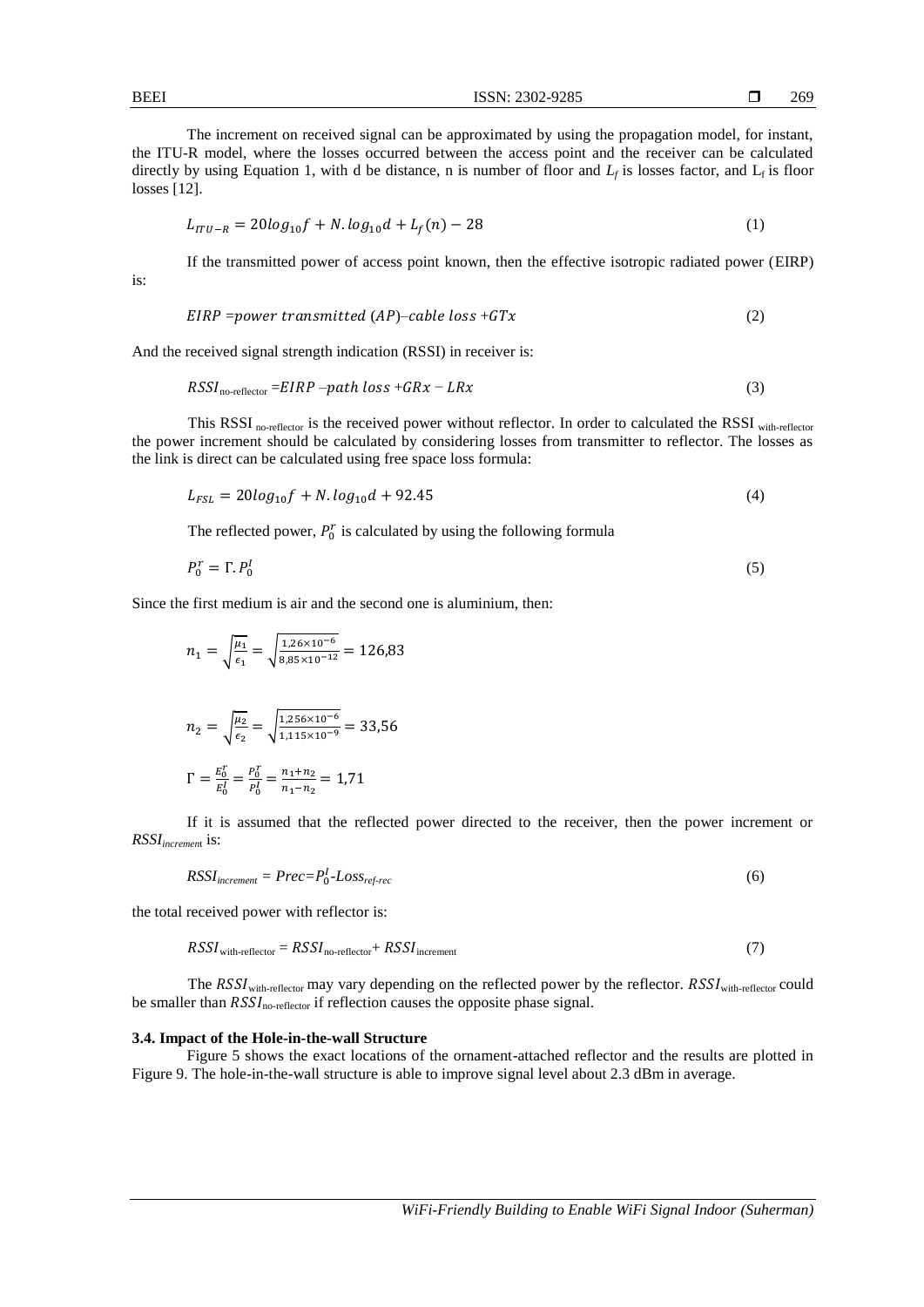

Figure 9. Impact of the hole-in-the-wall structure

When radio signal propagates through a small hole, the transmitted signal combined with the induced surface signal diffracted toward the hole as shown in Figure 10. This is occurred if the hole is sub wavelength or much smaller then  $\lambda$  [15].



Figure 10. Small hole signal diffraction [15]

The forwarded signal power is [15]:

$$
P_0^o = \frac{64}{27\pi} k^4 a^6 S_i \tag{8}
$$

Where a is radius of the hole, k is propagation parameter  $(2*\pi/\lambda)$  and  $S_i$  is the flux given by:

$$
S_i = 0.5 c \in_0 E_i^2 \tag{9}
$$

Since the hole-in-the-wall structure is isolated by the concrete and the hole is not smaller then  $\lambda$ , then output electric field transmitted through the hole is not  $E_0=E_t+E_{si}$  [13], but  $E_0=E_{si}$ . In order to increase higher signal level, size of *l* in Figure 4 should be as thin as possible. But it will reduce the objective of the wall exists for.

#### **4. CONCLUSION**

This paper has introduced the WiFi-friendly building idea that enables the 802.11 signal propagating indoor efficiently. The study has proven concrete materials that dominate the building materials absorb WiFi signal the most. However, reflectors in certain positions are able to increase WiFi signal. For instance, ornament-attached reflector is able to improve WiFi signal up to 6.56 dBm. Further, a small hole-in-the-wall structure within the wall is able to increase signal in other side by 2.3 dBm in average.